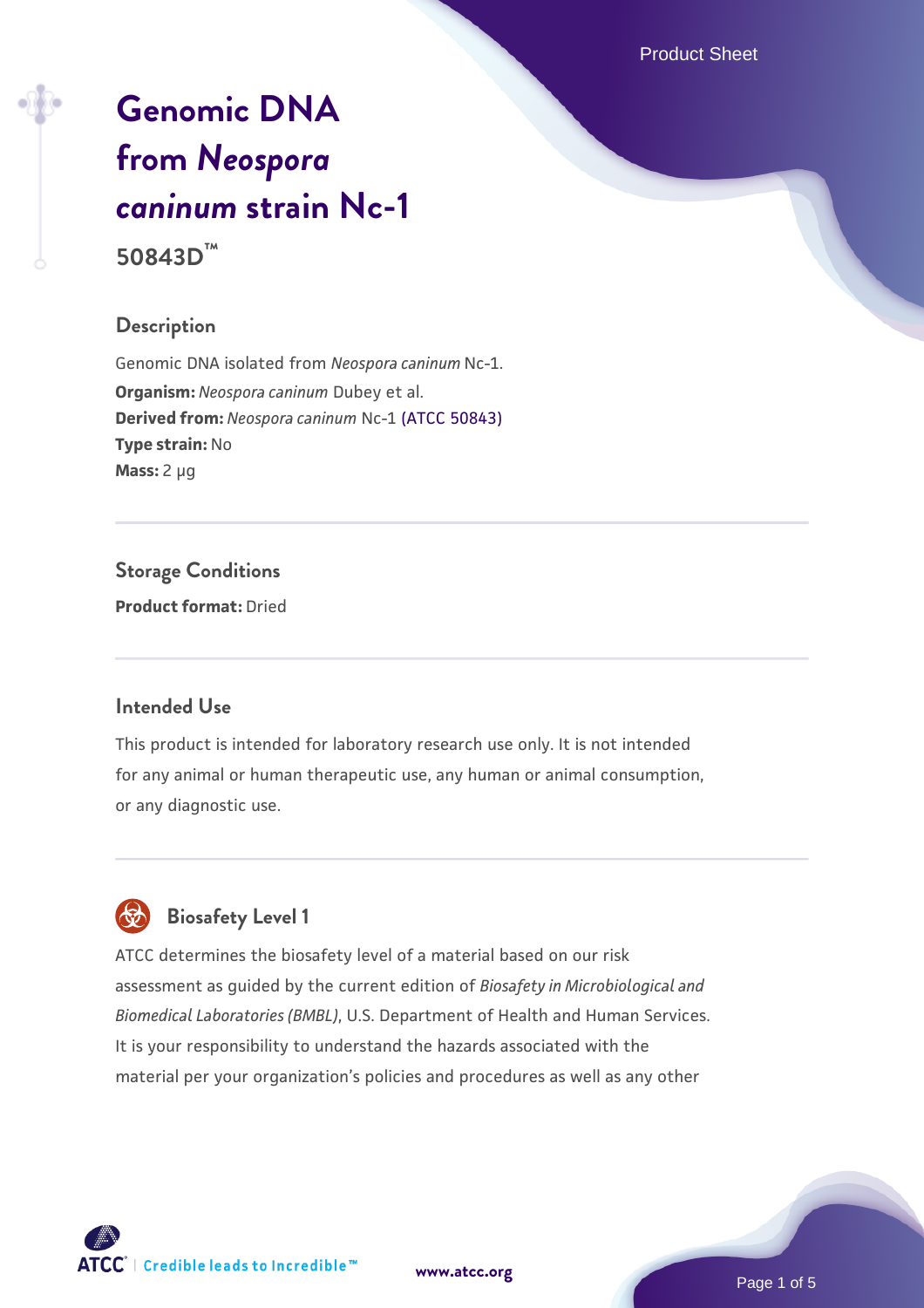applicable regulations as enforced by your local or national agencies.

## **Certificate of Analysis**

For batch-specific test results, refer to the applicable certificate of analysis that can be found at www.atcc.org.

#### **Handling Procedures**

1. Rehydrate contents of vial with 1X TE or molecular grade H2O.

2. Place vial at 55°C for 30 minutes to 1 hour or at 22°C overnight.

## **Quality Control Specifications**

#### **Purity (A260/A280):** 1.6 to 2.0

**Integrity:** Integrity of DNA was determined by electrophoresis on a 1% agarose gel stained with SYBR Safe™, and was found to be of high molecular weight.

**Functional tests:** Functional activity was confirmed by PCR amplification of a 1.5 kb fragment of the *Neospora caninum* SSU rRNA gene. **Identity:** Identity confirmed by sequencing of 1.5 kb PCR product.

#### **Notes**

Genomic DNA isolated from protists is appropriate for PCR\* and other molecular biology applications.

\*The polymerase chain reaction (PCR) process is covered by patents owned by Hoffmann-LaRoche Inc. Use of the PCR process requires a license.

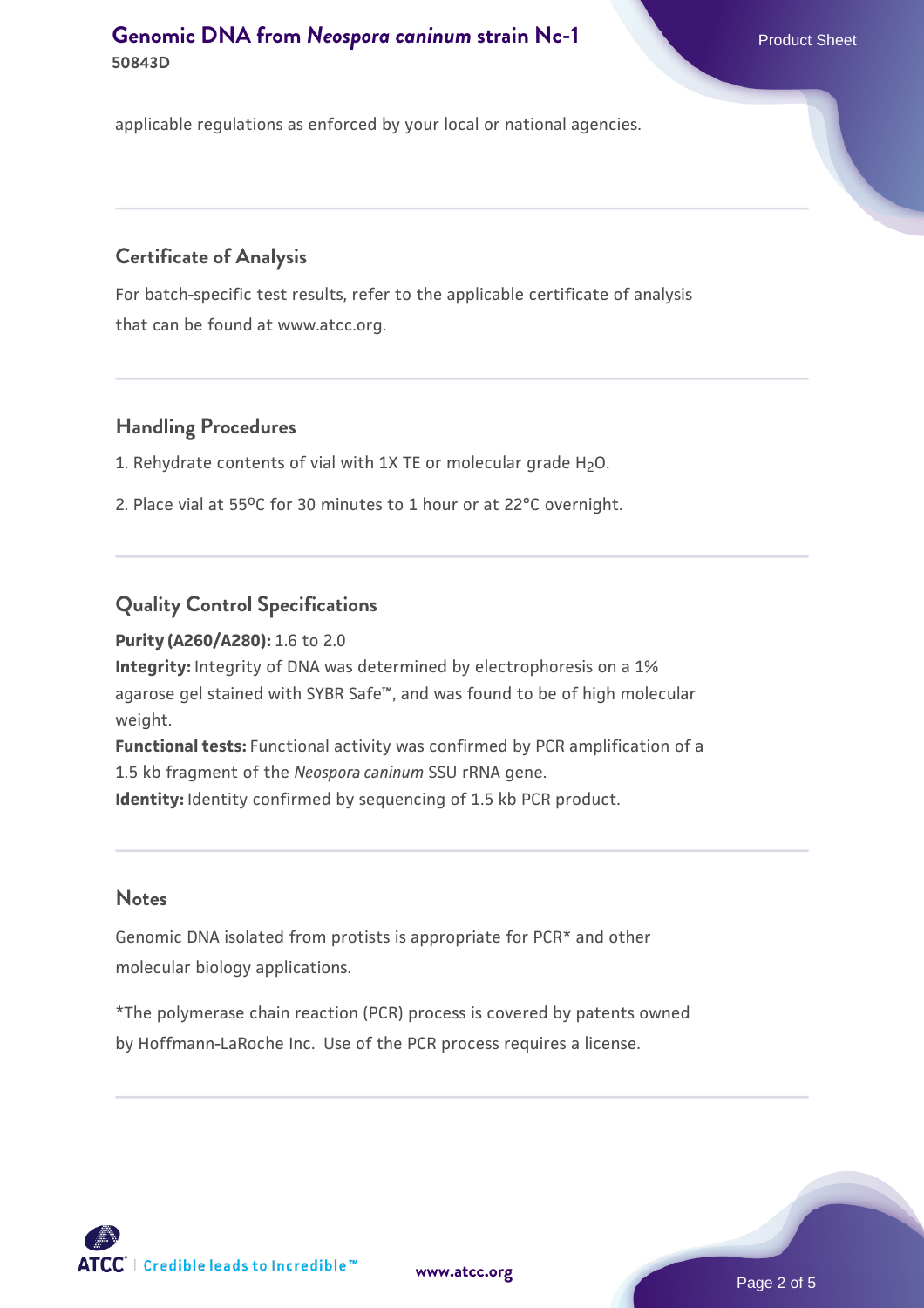#### **Material Citation**

If use of this material results in a scientific publication, please cite the material in the following manner: Genomic DNA from *Neospora caninum* strain Nc-1 (ATCC 50843D)

#### **References**

References and other information relating to this material are available at www.atcc.org.

## **Warranty**

The product is provided 'AS IS' and the viability of ATCC® products is warranted for 30 days from the date of shipment, provided that the customer has stored and handled the product according to the information included on the product information sheet, website, and Certificate of Analysis. For living cultures, ATCC lists the media formulation and reagents that have been found to be effective for the product. While other unspecified media and reagents may also produce satisfactory results, a change in the ATCC and/or depositor-recommended protocols may affect the recovery, growth, and/or function of the product. If an alternative medium formulation or reagent is used, the ATCC warranty for viability is no longer valid. Except as expressly set forth herein, no other warranties of any kind are provided, express or implied, including, but not limited to, any implied warranties of merchantability, fitness for a particular purpose, manufacture according to cGMP standards, typicality, safety, accuracy, and/or noninfringement.

#### **Disclaimers**



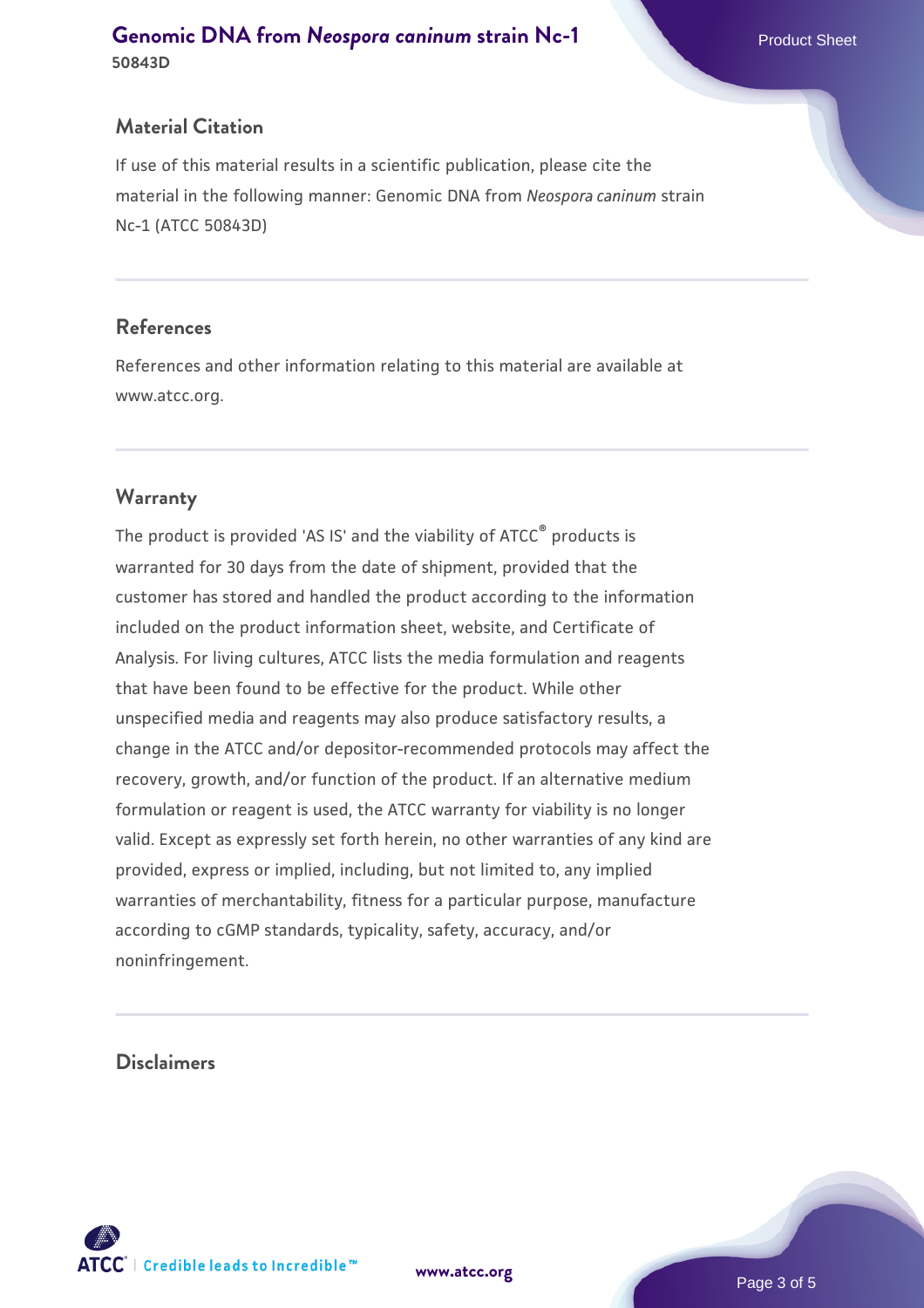This product is intended for laboratory research use only. It is not intended for any animal or human therapeutic use, any human or animal consumption, or any diagnostic use. Any proposed commercial use is prohibited without a license from ATCC.

While ATCC uses reasonable efforts to include accurate and up-to-date information on this product sheet, ATCC makes no warranties or representations as to its accuracy. Citations from scientific literature and patents are provided for informational purposes only. ATCC does not warrant that such information has been confirmed to be accurate or complete and the customer bears the sole responsibility of confirming the accuracy and completeness of any such information.

This product is sent on the condition that the customer is responsible for and assumes all risk and responsibility in connection with the receipt, handling, storage, disposal, and use of the ATCC product including without limitation taking all appropriate safety and handling precautions to minimize health or environmental risk. As a condition of receiving the material, the customer agrees that any activity undertaken with the ATCC product and any progeny or modifications will be conducted in compliance with all applicable laws, regulations, and guidelines. This product is provided 'AS IS' with no representations or warranties whatsoever except as expressly set forth herein and in no event shall ATCC, its parents, subsidiaries, directors, officers, agents, employees, assigns, successors, and affiliates be liable for indirect, special, incidental, or consequential damages of any kind in connection with or arising out of the customer's use of the product. While reasonable effort is made to ensure authenticity and reliability of materials on deposit, ATCC is not liable for damages arising from the misidentification or misrepresentation of such materials.

Please see the material transfer agreement (MTA) for further details regarding the use of this product. The MTA is available at www.atcc.org.

#### **Copyright and Trademark Information**

© ATCC 2021. All rights reserved.